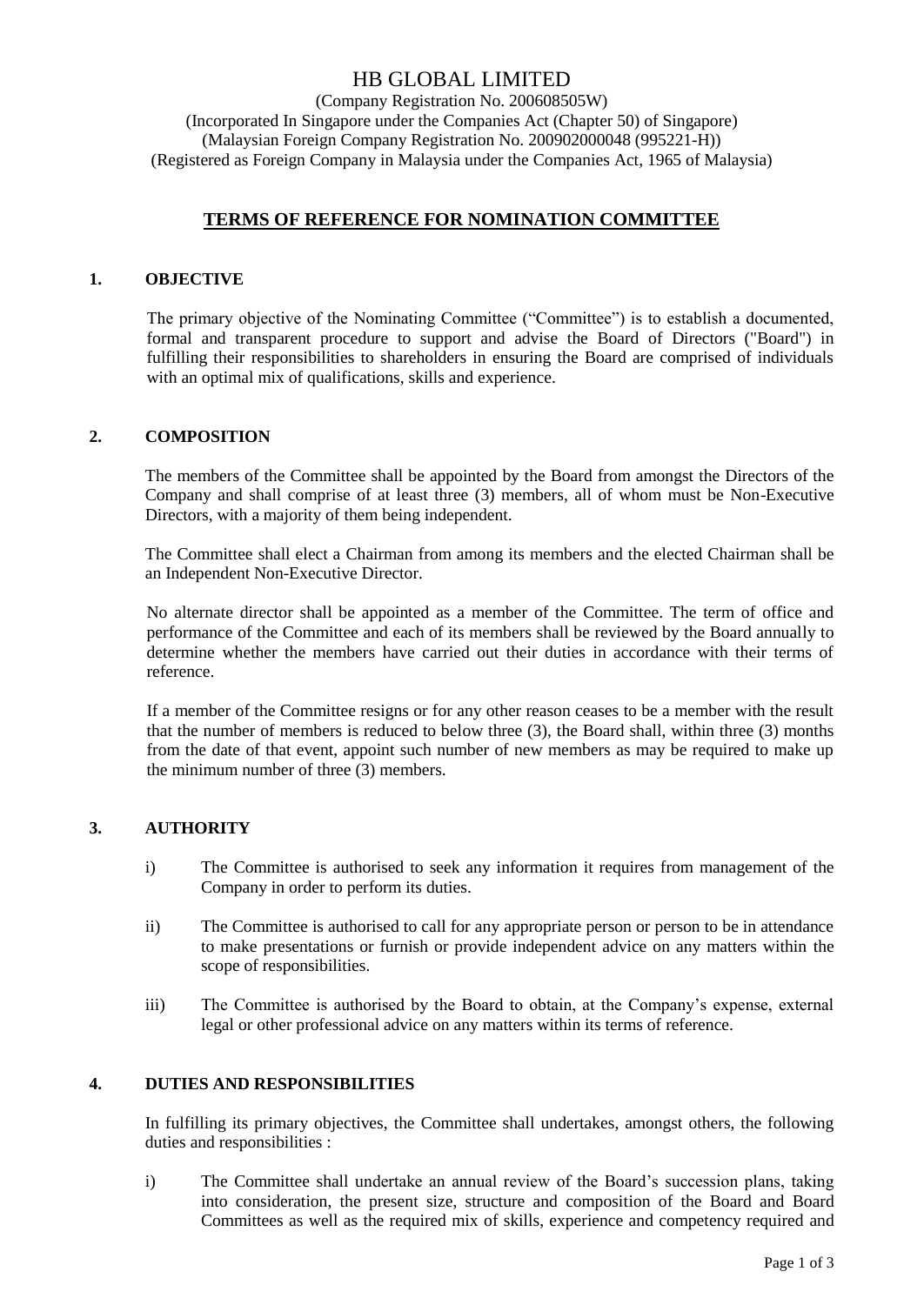make recommendations to the Board with regard to any adjustments that are deemed necessary;

- ii) The Committee has to facilitate the evaluate the effectiveness of the Board as a whole, the various Committees and each individual Director's contribution to the effectiveness on the decision making process of the Board;
- iii) The Committee shall give full consideration to succession planning for Directors and other senior executives in the course of its work, taking into account the challenges and opportunities facing the company, and the skills and expertise needed on the Board in the future;
- iv) The Committee shall be responsible for identifying and make recommendation to the Board on new candidates for election / appointment to the Boar or to fill board vacancies as and when they arise;
- v) The Committee shall ensure that orientation and education programmes are provided for new members of the Board;
- vi) The Committee shall recommend to the Board concerning the re-election / re-appointment of Director to the Board pursuant to the provisions in the Company's Article of Association;
- vii) In determining the process for the identification of suitable candidates, the Committee will ensure that an appropriate review is undertaken to ensure the requirement and qualification of the candidate nominated based on a prescribed set of criteria comprising but not limited to the following :
	- a) Skills, knowledge, expertise and experience;
	- b) Professionalism;
	- c) Integrity;
	- d) Existing number of directorships held;
	- e) Confirmation of not being an undischarged bankrupt or involved in any court proceedings in connection with the promotion, formation or management of a corporation or involving fraud or dishonesty punishable on conviction with imprisonment or subject to any investigation by any regulatory authority under any legislation; and
	- f) In the case of candidates being considered for the position of independent director, such potential candidates have the ability to discharge such responsibilities/functions as expected from independent non-executive directors. Amongst others, the potential candidates must fulfil the criteria used in the definition of "independent directors" prescribed by the Main Market Listing Requirements of Bursa Malaysia Securities Berhad and being able to bring independent and objective judgement to the Board.

Where required, the members of the Committee would meet up with potential candidates for the position of director to conduct an assessment of the suitability.

*(Note: The Group practices non-discrimination in any form whether based on age, gender, ethnicity or religion throughout the organisation and this includes the selection of directors).*

- viii) The Committee shall undertake an annual review of the training programmes attended by the Directors for each financial year as well as the training programmes required to aid the Directors in the discharge of their duties as Directors and to keep abreast with industry developments and trends; and
- ix) The Committee shall provide a report summarising its activities for the year in compliance with the Malaysia Corporate Governance Code, Listing Requirements and any relevant regulations. The report can be incorporated into the corporate governance statement in the annual report or included as a separate report.